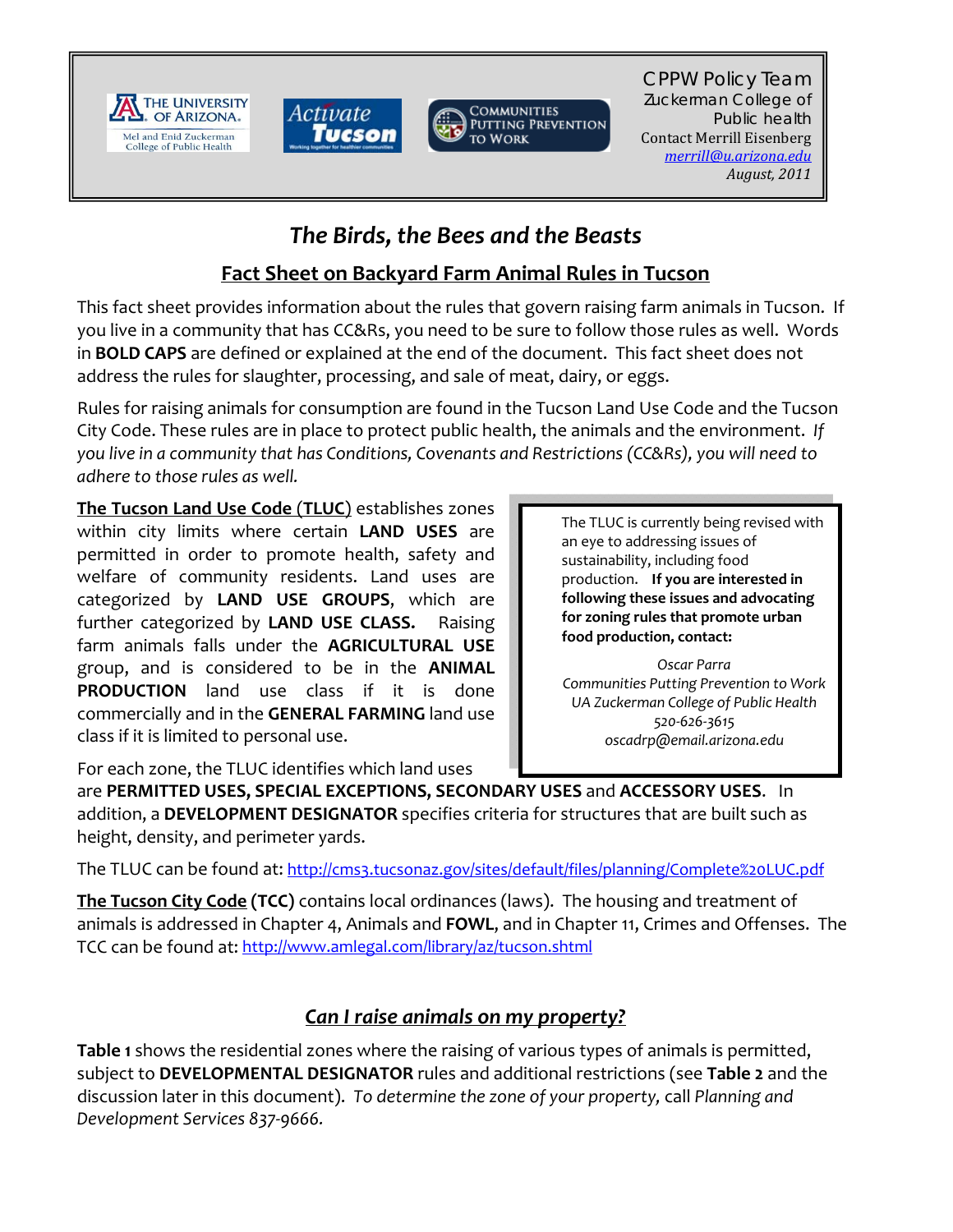|                                  | <b>Birds</b><br>(FOWL) | <b>Bees</b> | <b>Beasts (LIVESTOCK)</b> |                              |
|----------------------------------|------------------------|-------------|---------------------------|------------------------------|
| <b>Zones</b>                     |                        |             | Hogs*                     | Cattle, Horses, Goats, Sheep |
| R-1: Urban Residential           |                        | Χ           |                           |                              |
| R-2: Urban Residential           |                        | X           |                           |                              |
| R-3: Urban Residential           |                        | X           |                           |                              |
| RX-1: Urban Residential          | X                      | X           |                           | X                            |
| RX-2: Urban Residential          |                        | X           |                           |                              |
| MH-1: Mobile Home                |                        | X           |                           |                              |
| MH-2: Mobile Home                |                        | X           |                           |                              |
| SR: Suburban Ranch               | X                      | X           |                           | X                            |
| SH: Suburban Homestead           | X                      | X           | X                         | X                            |
| RH: Rural Homestead              | X                      | X           | X                         | X                            |
| MU: Multiple Use                 | X                      | X           |                           | X                            |
| IR: Institutional Reserve        | X                      | X           | X                         | X                            |
| C <sub>2</sub> : Commercial Zone | X                      | Χ           |                           | X                            |
| C3: Commercial Zone              | X                      | Χ           |                           | X                            |

**Table 1: Zones where both residences and farm animals are permitted in Tucson, Arizona**

\* Keeping up to 3 **MINIATURE PIGS** is permitted in any zone.

PLANNED AREA DEVELOPMENT ZONES:Some parts of the City are zoned as Planned Area Developments (PAD zones), identified by name. If you live in a PAD zone, you should contact *Tucson Planning and Development Services Department* (791‐5550*)* for information about raising animals in your zone. PADs may have different requirements that supersede other requirements in the  $TCC$  and  $TULC$ .

## *What animals are prohibited in any zone?*

- Any animal afflicted with any contagious or infectious disease unless such animal is under the control of a certified veterinarian (TCC 4.40)
- Animals suspected of rabies (TCC 4-42)
- **VICIOUS** or **DESTRUCTIVE** animals (TCC 4‐7)
- Male fowl or guinea fowl (TCC 4-59).

## *What are the rules about raising various types of animals?*

## **1. All animals:**

*Cruelty and Neglect:* The Tucson City Code protects ALL animals from cruelty and neglect (TCC 4-3) by requiring the following:

- Providing daily food that is free from contamination and is of sufficient quantity and nutritive value to maintain the animal in good health.
- Potable water is accessible to the animal at all times, either free-flowing or in a clean receptacle.
- Except for **LIVESTOCK**, all animals have convenient access to natural or artificial shelter throughout the year. Artificial shelters shall be structurally sound and maintained in good repair to protect the animal from injury and from the elements, and of sufficient size to permit the animal to enter, stand, turn around and lie down in a natural manner. Any shelter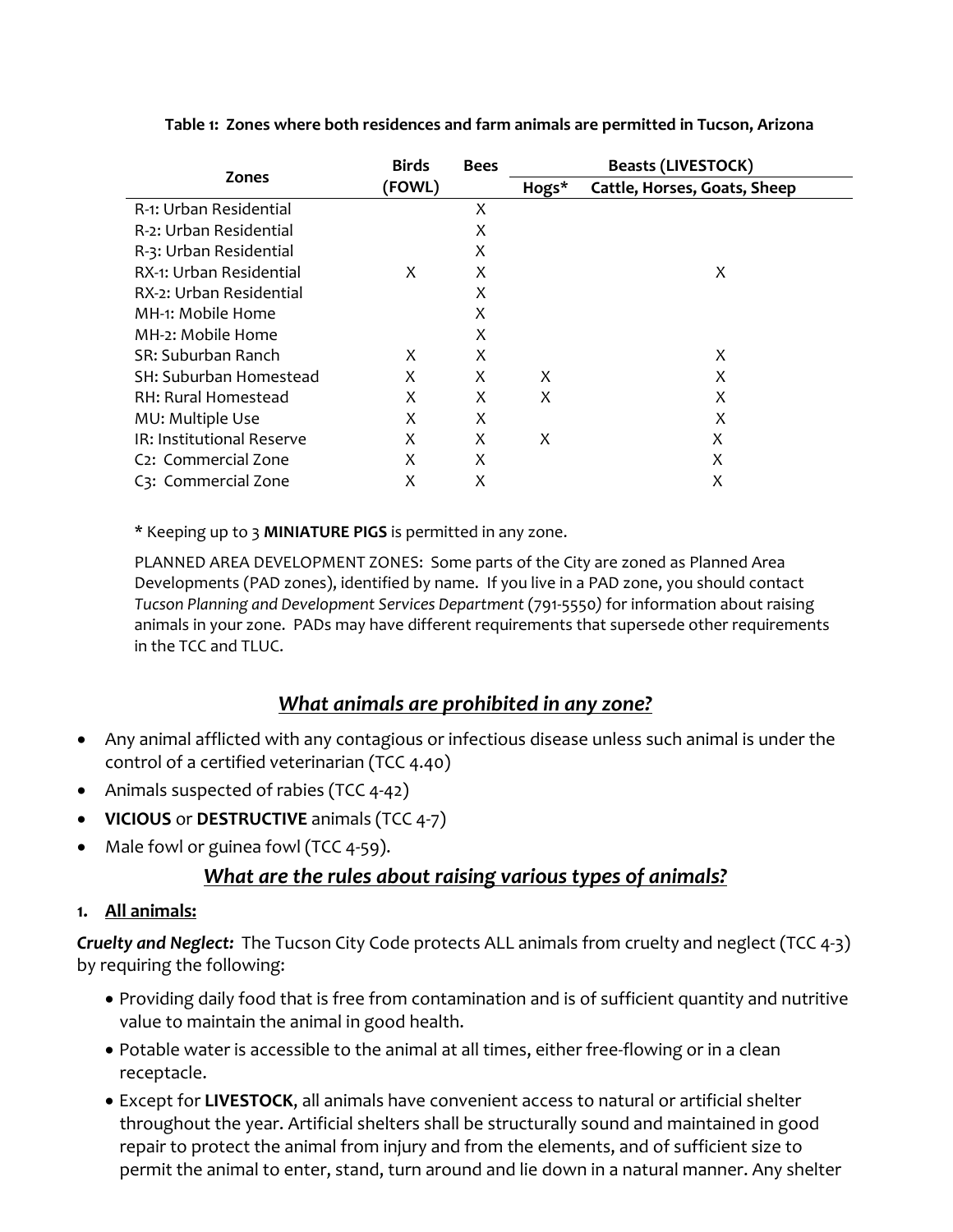which does not protect the animal from temperature extremes or precipitation, or which does not provide adequate ventilation or drainage, shall not comply with this section. Any shelter, all bedding and any spaces accessible to the animal shall be maintained in a manner which minimizes the risk of the animal contracting disease, being injured or becoming infested with parasites.

- The animal receives care and medical treatment for debilitating injuries, parasites and diseases, sufficient to maintain the animal in good health and minimize suffering.
- The animal is given adequate exercise space within an enclosure that shall be constructed of material, and in a manner, to minimize the risk of injury to the animal, and shall encompass sufficient usable space to keep the animal in good condition. Tieouts are prohibited.
- The animal has access to adequate ventilation and is protected from temperature extremes at all times. No peace officer or county animal control officer shall be liable for damages to property caused by the use of reasonable force to remove an animal from such a vehicle or other enclosed space under such circumstances.

*Animal Fighting:* Allowing any animal or fowl to engage in a fight with any other animal or fowl for a wager, sport, or any other purpose is not permitted (TCC 4.4).

*Manure:* Rules about the disposal and accumulation of manure, animal bedding, and body waste include (TCC 4‐28):

- Manure, animal beddings or body wastes from domestic animals such as horses, cows, donkeys or goats must be placed into a receptacle of sufficient size within 24 hours.
- The receptacle must be constructed so that its contents are not accessible to flies; it must be placed within the premises owned, occupied or controlled by such person in a location as remote as possible from any surrounding dwelling or street. The owner must empty and cleanse the receptacle as often as necessary, but not less than twice each week.
- These rules shall not prevent the owner or occupant of a residential premises from placing animal manure produced by herbivorous animals into a residential compost pile or residential compost windrow, provided it is placed into the compost pile or windrow within 24 hours from the time it is deposited.

*Noise***:** Owning, possessing, harboring or permitting any animal or bird which frequently or continuously howls, barks, meows, squawks or makes other sounds is prohibited (TCC 16‐31(b)(3)).

## **2. Birds (FOWL):**

*Number permitted:* In zones where they are permitted, no more than 24 fowl can be kept (TCC 4.56).

*Structures and facilities***:** Coops, houses, sheds or other structures must be at least 50 ft from the dwelling house of any other person within the city (TCC 4.57). All structures must be set back at least 50 ft from all property lines (TLUC 3.2.5.2G).

*Keeping the coop clean and sanitary*: Coops, houses, sheds, structures, yards, corrals or enclosures in which fowl are housed must be kept in a clean and sanitary condition (TCC 4.58).

*Running at large*: It is unlawful for any person to permit any chickens, ducks, geese or turkeys to run at large within the city (TCC 4.55).

*Selling baby chickens and ducklings is prohibited***.** It is unlawful for any person to sell or to give away baby chickens or ducklings under six weeks of age in less than half-dozen lots as premiums, novelties, prizes, pets or toys, for the promotion of any business, sale, activity or other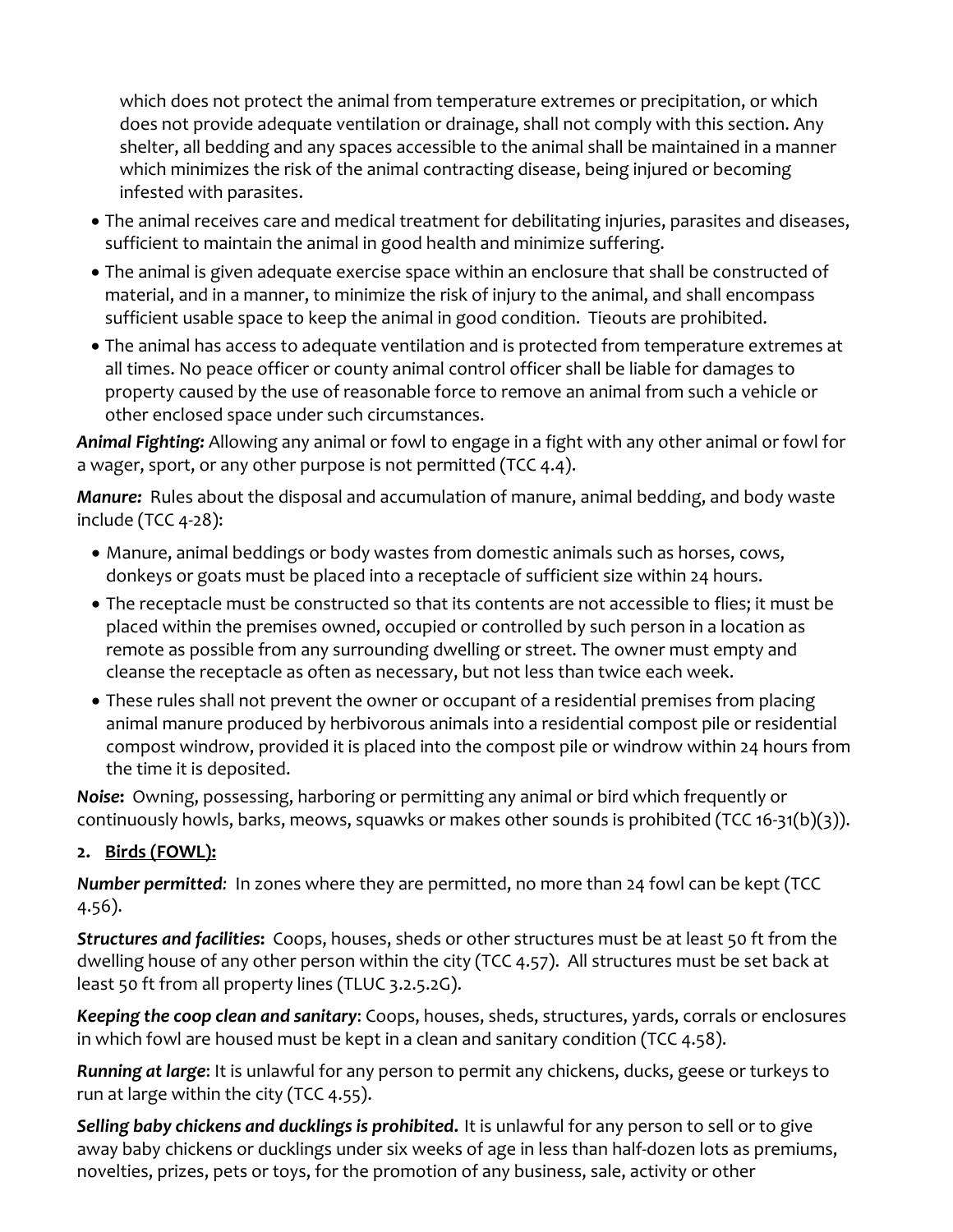promotional use; provided that this section shall not be considered to prohibit the sale or display of baby chickens or ducklings or rabbits in proper facilities that comply with the provisions of any sanitary code, or other rules and regulations of the board of health, by breeders and those engaged in the business of selling for commercial breeding and raising purposes (TCC 4‐8).

## **3. Bees:**

*Number permitted:* One hive, stand, box or other structure, natural or otherwise, containing bees is permitted for each 2,500 square ft of **LOT** area. Exception: Zones SR and IR (TCC 11.3(1)) where more than 1 hive is permitted.

*Structures and facilities***:** If bees are kept within 30 ft of any exterior lot boundary line, a barrier must be erected that will prevent bees from flying through it. The barrier must be at least 5 ft high and consist of plant, hedge or any constructed material. The barrier must extend at least 30 ft beyond the **APIARY** in both directions. (TCC 11.3(1)).

*Provision of water***:** Fresh, clean watering facilities for bees shall be provided on the premises.  $(TCC 11.3(1)).$ 

**Registration:** Each beekeeper shall register the beekeeping operation with the Arizona Commission of Agriculture and Horticulture (TCC 11.3(2)).

*Notifying neighboring commercial farmer***s:** The State of Arizona requires you to notify and get permission from any landowner or lessee who is engaged in commercial agriculture if your bees will forage on their property. The notice shall include the beekeeper's address and telephone number, the location of the hives within a quarter section and the exact dates that the bees will be in the area. After receiving the notice the person who engages in commercial agriculture must inform the beekeeper, before application, when a bee sensitive pesticide will be applied to the area in which the bees are foraging. (ARS 3‐367.02).

## 4. **Beasts: Hogs and other Livestock:**

*Structures and facilities:*All structures for animals must be set back at least 50 ft from all property lines, except corrals which must be set back 10 ft from all property lines (TLUC 3.2.5.2G) Structures for housing or keeping horses, mules, cows, or goats must be at least 20 ft from any dwelling (TCC 4‐27).

*Running at large is prohibited.* It is unlawful for the owner of any horse, colt, mule, donkey, burro, ox, bull, cow, calf, hog, pig, sheep, goat or other large or dangerous animals to permit them to run at large within the city (TCC 4‐21).

*Grazing or pasturing livestock and other large animals in the City*. It is unlawful for any person owning or having control of any animal to graze or pasture or permit the grazing or pasturing upon any land within the city, except upon land owned or leased by the owner of such animals, and unless the animals are securely fastened so that they do not run at large or trespass; moreover, the animal must be adequately fed and watered and reasonably protected from the weather (TCC 4‐ 22).

Even when the zoning code allows animals to be raised in a particular zone, there are other zoning rules that govern how they are kept and cared for. There are rules for both **GENERAL FARMING** (raising animals for the owner's consumption) and **ANIMAL PRODUCTION** (raising animals for commercial purposes). These rules mostly address required setbacks and other rules for structures, fencing, and number of animals permitted. **Table 2** summarizes the rules found in the **TLUC** for raising animals in various zones.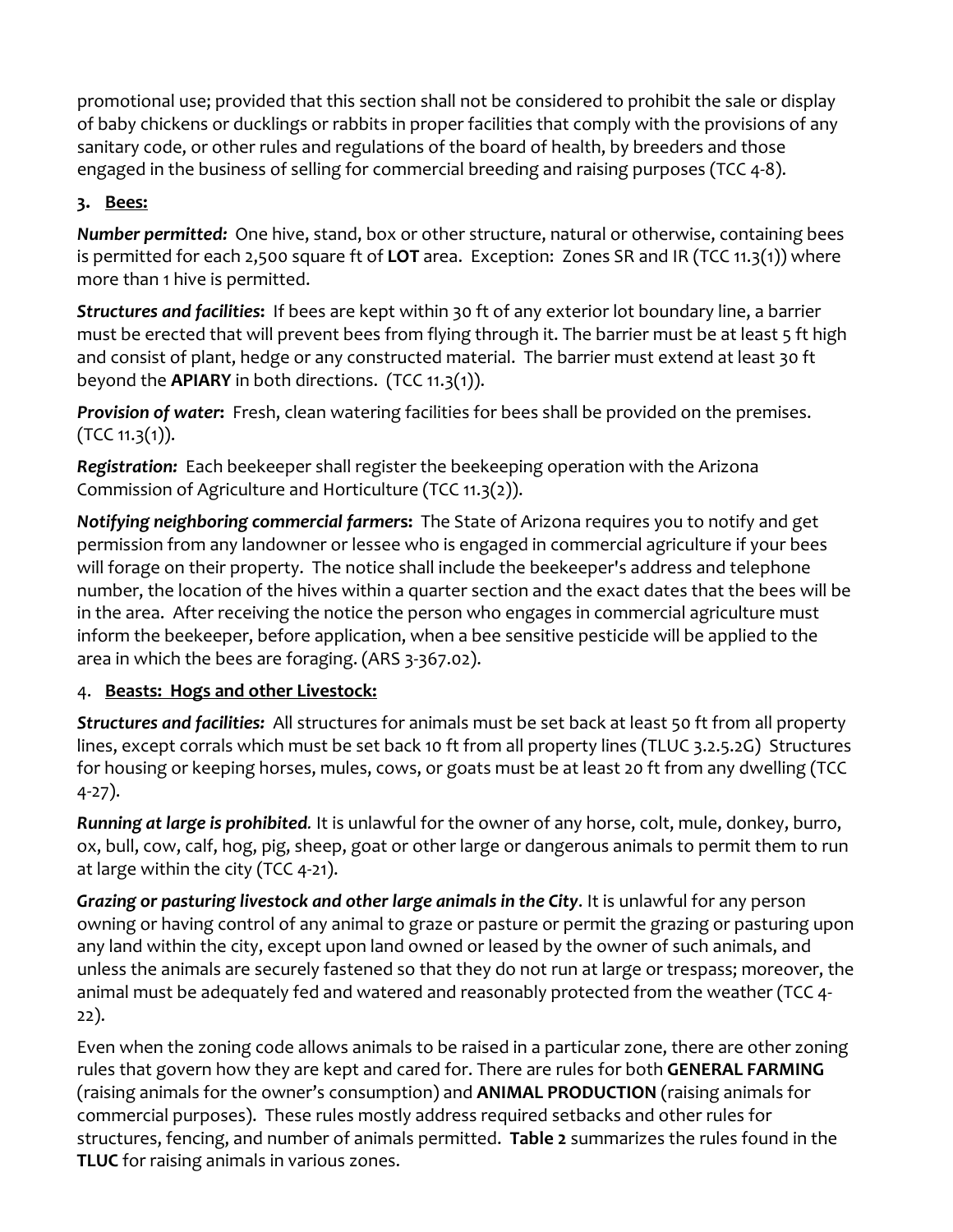#### **Table 2: TLUC Zoning Rules for Raising Hogs and Livestock by Zone and Land Use Class**

#### **Zone Use Class: GENERAL FARMING (for personal use) Use Class: ANIMAL PRODUCTION (for sale)**

#### RX‐1 **PERMITTED USE**

Structures for animals must be set back at least 50 ft from all property lines, except corrals which must be set back 10 ft from all property lines (3.5.2.1.A.1).

No more than 2 horses or 2 head of cattle per 36,000 sq ft of lot area (3.5.2.1.B.1).

Stock tight fences and cattle guards along boundaries of areas where livestock are kept or grazed, unless the adjacent property is zoned IR or open range  $(3.5.2.1.B.2).$ 

No hogs are allowed (3.5.2.1.C.1).

#### **IR PERMITTED USE**

Structures for animals must be set back at least 50 ft from all property lines, except corrals which must be set back 10 ft from all property lines (3.5.2.1.A.1).

Stock‐tight fences and cattle guards along boundaries of areas where livestock are kept or grazed, unless the adjacent property is zoned IR or open range  $(3.5.2.1.B.2).$ 

No more than 1 hog weighing more than 50 lbs per 36,000 square ft of lot area (3.5.2.1.C.2).

Hog raising projects which exceed this limit are permitted if sponsored by 4‐H, FFA or a similar organization, and confirmed by letter. (3.5.2.1.C.3)

#### **PERMITTED USE**

Structures for animals must be set back at least 50 ft from all property lines, except corrals which must be set back 10 ft from all property lines (3.5.2.1.A.1).

No more than 2 horses or 2 head of cattle per 36,000 sq ft of lot area (3.5.2.1.B.1).

Stock‐tight fences and cattle guards along boundaries of areas where livestock are kept or grazed, unless the adjacent property is zoned IR or open range.  $(3.5.2.1.B.2).$ 

No hogs are allowed (3.5.2.1.C.1).

#### **PERMITTED USE**

Structures for animals must be set back at least 50 ft from all property lines, except corrals which must be set back 10 ft from all property lines (3.5.2.1.A.1).

Stock‐ tight fences and cattle guards along boundaries or areas where livestock are kept or grazed, unless the adjacent property is zoned IR or open range  $(3.5.2.1.B.2).$ 

No more than 1 hog weighing more than 50 lbs per 36,000 square ft of lot area (3.5.2.1.C.2).

Hog raising projects which exceed this limit are permitted if sponsored by 4‐H, FFA or a similar organization, and confirmed by letter. (3.5.2.1.C.3).

#### **SPECIAL EXCEPTION USES**

Hog ranches: hogs must be penned at least 500 ft from any property line (3.5.3.2.C.4).

#### **SECONDARY USES: Retail Trade Food and Beverage Sales**

Only products produced on the premises are allowed to be sold (3.5.9.1.C).

Farm stand may not be more than 3,000 square ft  $(3.5.9.1.B.1).$ 

The building cannot be located closer than 20 ft from the property line (3.5.9.1.D).

Minimum setback from the street is 150 ft (3.5.9.1.E).

Minimum parking area setback is 45 ft from the property line (3.5.9.1.F).

Minimum parking area is 800 sq ft (3.5.9.1.G).

Maximum width of entry to the parking area is 30 ft (3.5.9.1.H).

Vehicular use area is surfaced if the stand is open more than 6 months per calendar year. If open for a short time, the area must be maintained to minimize dust  $(3.5.9.1.1)$ .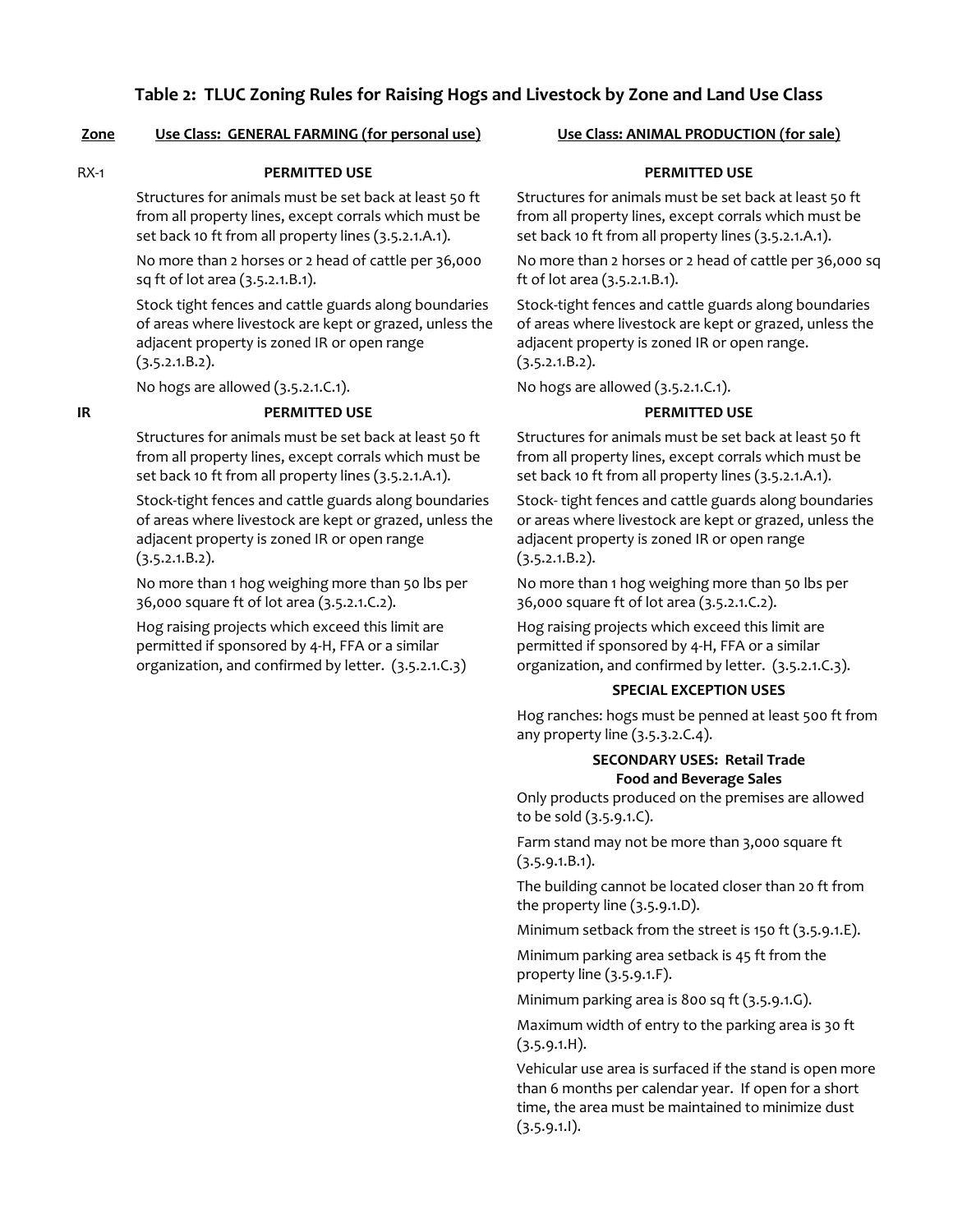## **Table 2: TLUC Zoning Rules for Raising Hogs and Livestock by Zone and Land Use Class (cont.)**

#### **Zone Use Class: GENERAL FARMING (for personal use) Use Class: ANIMAL PRODUCTION (for sale)**

#### **RH PERMITTED USE**

Structures for animals must be set back at least 50 ft from all property lines, except corrals which must be set back 10 ft from all property lines (3.5.2.1.A.1).

Stock‐ tight fences and cattle guards along boundaries of areas where livestock are kept or grazed, unless the adjacent property is zoned IR or open range  $(3.5.2.1.B.2).$ 

No more than 1 hog weighing more than 50 lbs per 36,000 square ft of lot area (3.5.2.1.C.2).

Hog raising projects which exceed this limit are permitted if sponsored by 4‐H, FFA or a similar organization, and confirmed by letter. (3.5.2.1.C.3).

Greenhouses must be at least 200 ft from every lot line  $(3.5.2.2)$ .

# **PERMITTED USE**

Structures for animals must be set back at least 50 ft from all property lines, except corrals which must be set back 10 feed from all property lines (3.5.2.1.A.1).

Stock ‐tight fences and cattle guards along boundaries of areas where livestock are kept or grazed, unless the adjacent property is zoned IR or open range. (3.5.2.1.B.2).

No more than 1 hog weighing more than 50 lbs per 36,000 square ft of lot area (3.5.2.1.C.2).

#### **SPECIAL EXCEPTION**

Hog ranches: hogs must be penned at least 500 ft from any property line (3.5.3.2.C.4).

#### **SECONDARY USE: Retail Trade Food and Beverage Sales**

Only products produced on the premises are allowed to be sold (3.5.9.1.C).

Farm stand may not be more than 3,000 square ft (3.5.9.1.B.1).

The building cannot be located closer than 20 ft from the property line (3.5.9.1.D).

Minimum setback from the street is 150 ft (3.5.9.1.E).

Minimum parking area setback is 45 ft from the property line (3.5.9.1.F).

Minimum parking area is 800 sq ft. (3.5.9.1.G).

Maximum width of entry to the parking area is 30 ft  $(3.5.9.1.H).$ 

Vehicular use area is surface if the stand is open more than 6 months per calendar year. If open for a short time, the area must be maintained to minimize dust (3.5.9.2.I).

#### **PERMITTED USE**

Structures for animals must be set back at least 50 ft from all property lines, except corrals which must be set back 10 ft from all property lines (3.5.2.1.A.1).

Stock‐tight fences and cattle guards along boundaries of areas where livestock are kept or grazed, unless the adjacent property is zoned IR or open range (3.5.2.1.B.2).

No hogs are allowed (3.5.2.1.C.1).

**SR & SH**

#### **PERMITTED USE**

Structures for animals must be set back at least 50 ft from all property lines, except corrals which must be set back 10 ft from all property lines (3.5.2.1.A.1).

Stock‐tight fences and cattle guards along boundaries of areas where livestock are kept or grazed, unless the adjacent property is zoned IR or open range  $(3.5.2.1.B.2).$ 

No hogs are allowed (3.5.2.1.C.1).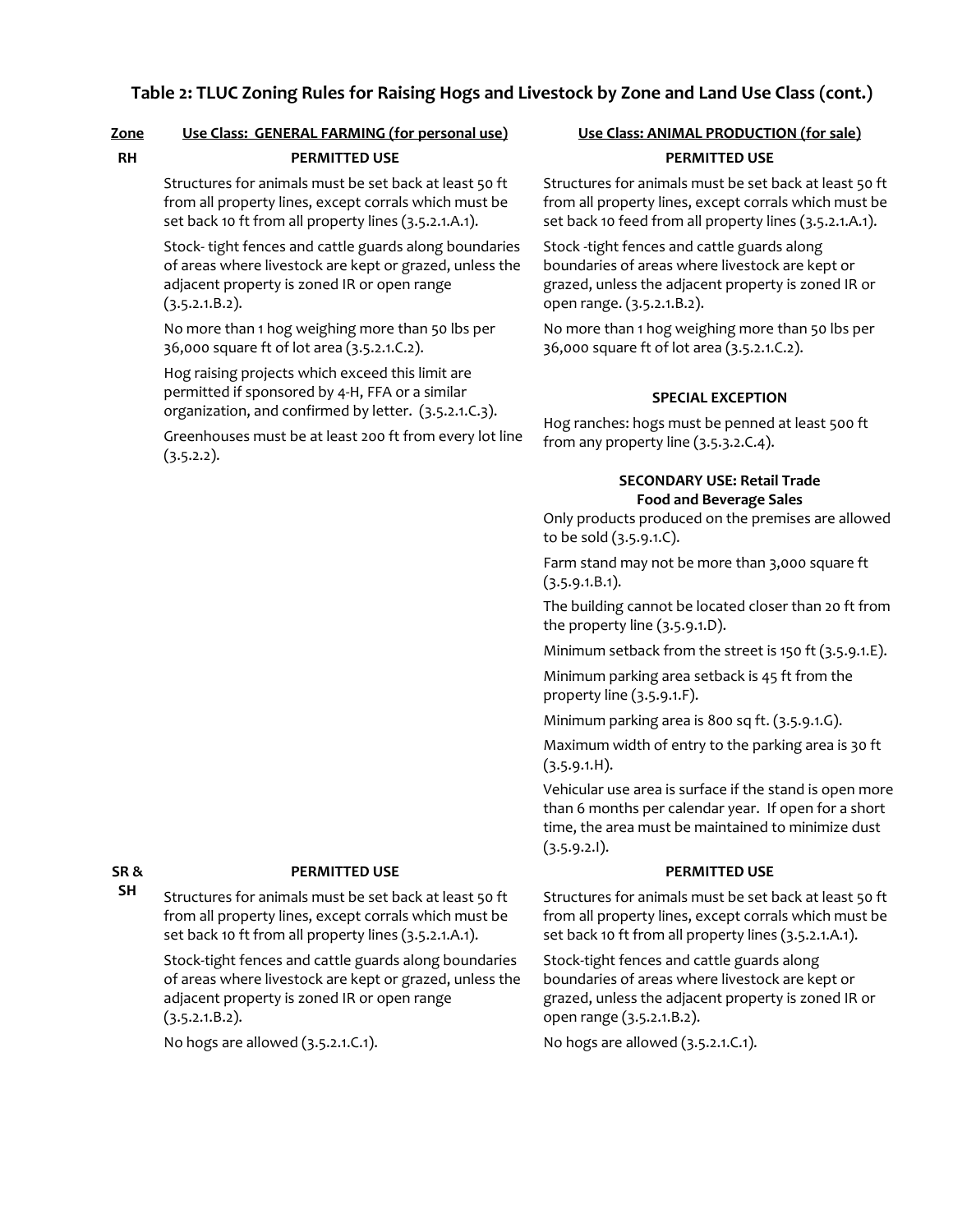## **Table 2: TLUC Zoning Rules for Raising Hogs and Livestock by Zone and Land Use Class (cont.)**

| Zone       | Use Class: GENERAL FARMING (for personal use)                                                                                                                            | Use Class: ANIMAL PRODUCTION (for sale)                                                                                                                                           |
|------------|--------------------------------------------------------------------------------------------------------------------------------------------------------------------------|-----------------------------------------------------------------------------------------------------------------------------------------------------------------------------------|
| MU         | <b>PERMITTED USE</b>                                                                                                                                                     | <b>PERMITTED USE</b>                                                                                                                                                              |
|            | None                                                                                                                                                                     | Structures for animals must be set back at least 50<br>ft from all property lines, except corrals which must<br>be set back 10 ft from all property lines (3.5.2.1.A.1).          |
|            |                                                                                                                                                                          | No more than 2 horses or 2 head of cattle per<br>36,000 sq ft of lot area (3.5.2.1.B.1).                                                                                          |
|            |                                                                                                                                                                          | Stock-tight fences and cattle guards along<br>boundaries of areas where livestock are kept or<br>grazed, unless the adjacent property is zoned IR or<br>open range (3.5.2.1.B.2). |
|            |                                                                                                                                                                          | No hogs are allowed (3.5.2.1.C.1).                                                                                                                                                |
| $C-2$      | <b>SECONDARY USE to Family Dwelling</b>                                                                                                                                  |                                                                                                                                                                                   |
| &<br>$C-3$ | Structures for animals must be set back at least 50 ft<br>from all property lines, except corrals which must be<br>set back 10 ft from all property lines (3.5.2.1.A.1). |                                                                                                                                                                                   |
|            | No hogs are allowed (3.5.2.1.C.1).                                                                                                                                       |                                                                                                                                                                                   |

The TLUC also includes **DEVELOPMENT DESIGNATORS** that identify specific requirements for structures that are built such as height, density, and the size of perimeter yards. The Development Designator rules are complicated. If you plan to build a structure for the animals you raise, you should consult with *Planning and Developmental Services (791‐5550).*

## **Definitions**

**ABUTTING:** having a common boundary. Parcels or lots having only a common corner are not considered abutting (TLUC 6.2.1).

**ACCESSORY USE:** Uses that are incidental to, or necessary for, the operation of the principal **PERMITTED** or **SECONDARY** Land Uses (TLUC 2.1.7).

**AGRICULTURAL USE GROUP:** land uses that involve the commercial production of crops and animals. The following Land Use Classes comprise the Agricultural Use Group: **ANIMAL PRODUCTION, STOCKYARD OPERATION, CROP PRODUCTION, AND GENERAL FARMING** (TLUC 6.3.3.1).

**ANIMAL:** any fowl, reptile, amphibian or mammal, except human beings (TCC 04.09).

**ANIMAL PRODUCTION:** A **LAND USE CLASS** in the **AGRICULTURAL USE GROUP** that entails the keeping, grazing, feeding, and breeding of animals by the property owner or occupant for commercial gain. Typical uses include horse ranches and dairy, poultry, and rabbit farms (TLUC 6.3.3.2).

**APIARY:** one or more hives, stands, boxes or other structures, natural or otherwise containing bees (TCC 11.03).

**CROP PRODUCTION:** A **LAND USE CLASS** in the **AGRICULTURAL USE GROUP** that entails growing and harvesting of agricultural products to provide food, fiber, and/or horticultural vegetation for ornamental uses, including field crops, fruit and nut orchards, nurseries, and greenhouse operations (TLUC 6.3.3.3).

**CRUELTY:** Overdriving, overloading, overworking, torturing, tormenting, cruelly beating, mutilating or unlawfully killing an animal, or causing or procuring an animal to be so overdriven, overloaded, driven when overloaded, overworked, tortured, tormented, cruelly beaten, mutilated or killed, inflicting unnecessary cruelty, cruelly driving or working an animal when it is unfit for labor, or cruelly abandoning it, or carrying it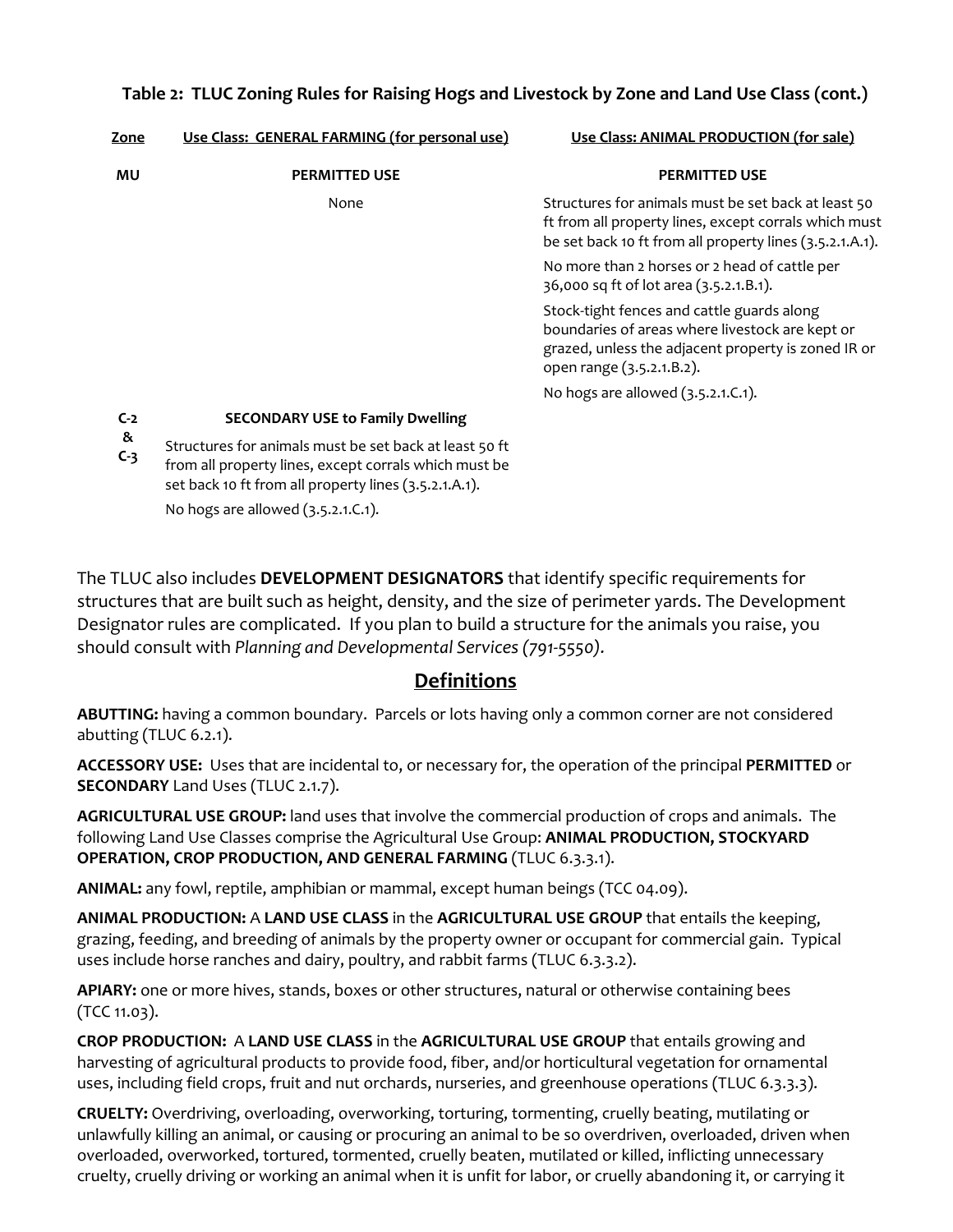or causing it to be carried in or upon a vehicle or otherwise, in an unnecessarily cruel or inhumane manner or knowingly and willfully authorizing or permitting it to be subjected to unreasonable or unnecessary torture, suffering or cruelty of any kind (TCC 04‐31).

**DESTRUCTIVE ANIMAL:** any animal that has a propensity to destroy, damage or cause damage to the property of a person other than the animal's owner (TCC 04‐7(b).

**DEVELOPMENT DESIGNATOR:** Establishes the development criteria, such as height, density, and perimeter yards, required for each land use listed as a Permitted or Special Exception (TLUC 2.1.8).

**FOWL:** a bird of any kind (TCC 04‐9).

**GENERAL FARMING:** A **LAND USE CLASS** in the **AGRICULTURAL USE GROUP** that entails any combination of **ANIMAL PRODUCTION** and **CROP PRODUCTION** limited to personal use (TLUC 6.3.3.4).

**GENERAL PLAN:** A policy document that provides a framework for future development in the City. It is used to provide guidance for planning and land use decisions.

**LAND USE CLASS:** A sub‐category of **LAND USE GROUPS** that define specific activities (TLUC 2.1.3).

**LAND USE GROUP:** Broad categories that identify the activity allowed in various zones (TLUC 2.1.3; 6.3.2.1).

**LAND USES:** Any activity conducted on a property within the City (TLUC 6.3.1). Activities are categorized into **LAND USE GROUPS**, which are further categorized by **LAND USE CLASSES**. The TLUC defines groups and classes that are **PERMITTED USES, SPECIAL EXCEPTION USES, SECONDARY USES,** and **ACCESSORY USES** in each zone (TLUC 2.1.3). 

**LIVESTOCK:** Cattle, horses, goats, sheep, hogs, and similar animals (TLUC 5.3.2.1B).

**LOT:** a tract of land bounded on all sides by property lines, of sufficient size to meet minimum zoning requirements, with legal access to a public street abutting (TLUC, 6‐2.1).

**LOT LINE:** the property lines bounding a lot abutting (TLUC 6.2.1).

**MINIATURE PIGS:** purebred miniature Vietnamese potbelly pigs (sus bittati), also known as Asian‐shar pei, Chinese potbelly pigs, or other similarly purebred miniature pigs (TCC 4‐26).

**NEGLECT**: not providing animals with healthy environments, proper food, water, shelter, medical care, exercise space and ventilation (TCC 04.3(2)).

**PERMITTED USE: LAND USE CLASSES** that are allowed within a zone (TLUC 2.1.4)

**PLANNED AREA DEVELOPMENT ZONES:** Some parts of the City are zoned as Planned Area Developments (PAD zones, identified by name) that are meant to encourage comprehensive planned development. These zones have distinct regulations that must be adopted by Mayor and Council (TLUC 2.6.3.2). There is an extensive application process for receiving a PAD zone designation (TLUC 2.6.3.6). PAD zones include multiple uses, but must substantially comply with the **GENERAL PLAN.** If you live in a PAD zone, you should contact *Tucson Planning and Development Services Department* for information about raising animals in your Zone. PAD's may have different requirements that supersede other requirements.

**PRINCIPAL LAND USE**: A land use that is allowed in a zone as a Permitted Land Use or as a Special Exception Land Use. The principal use is generally the primary or predominant activity conducted on a parcel; however, two (2) or more principal uses can be located on the same parcel in some zones (TLUC 3.2.2).

**PROPERTY LINE:** The **LOT LINE** that defines the exterior limits of a lot **ABUTTING** (TLUC 6.2.1).

**SECONDARY USES:** Land uses that are permitted within that zone in conjunction with, but subordinate to, a principal Permitted Land Use (TLUC 2.1.6).

**SPECIAL EXCEPTIONS:** Uses that may be permitted within that zone only if approved through a Special Exception Land Use procedure and if the use complies with any additional conditions listed for the Land Use Class (TLUC 2.1.5).